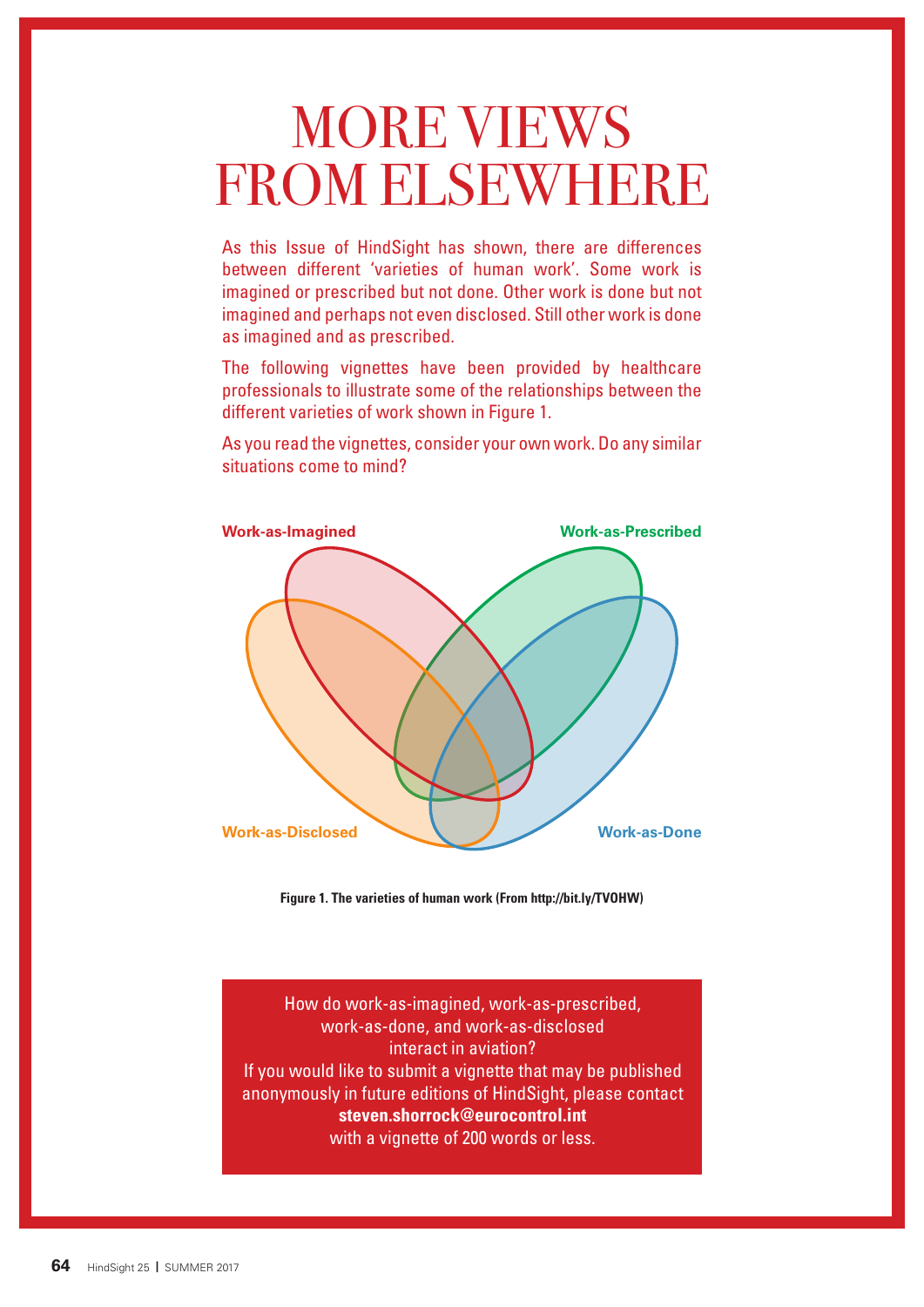

f the 2184 policies, procedures and guidelines (PPGs) in my organisation, 28% are currently out of date and may therefore not reflect current practice. More interesting still, are the nearly 19% of PPGs that have been opened less than 5 times in total, including by their authors. These documents are often written to meet the requirements of external agencies with the idea that not having a policy leaves the organisation vulnerable to criticism. These documents remain unopened, unused and unrelated to daily work but may be used after incidents as a form of organisational protection: "yes, we had a policy for that".

# **Carl Horsley, Intensivist, @horsleycarl**

In operating theatres that use lasers, certain rules an safety precautions have to be in place. Part of this is to have a risk assessment and standard written laser protection policy. This risk assessment is normally n operating theatres that use lasers, certain rules and safety precautions have to be in place. Part of this  $\mathsf{\mathsf{L}}$  is to have a risk assessment and standard written carried out by a laser protection supervisor from a distant site who has no knowledge of local practice. In addition, this tends to be written when a new laser is purchased and then is never updated. While work-asimagined would be following the policy to the letter, if the policy is impractical for the local use of the laser, the local team will tend to develop workarounds. When there is a site visit by the laser protection supervisor, work-as-disclosed will follow work-as-imagined – as they are reassured that everyone follows all the rules to the letter. If a laser protection incident does however occur, the local team would all be held to account by the defunct laser protection rules.

# **Craig McIlhenny, Consultant Urological Surgeon, @CMcIlhenny**

The computerised estimation of the time it will take to perform a case in theatre can be an example of 'projection'. Theatre scheduling uses the average time that similar cases have taken in the past to predict how long a case will take in the future. Individual patient, surgical and anaesthetic factors are not considered. Sometimes this is accurate, but other times it is not. It is therefore a crude system, although it is the best that we have at present. The problem comes when staff feel they have failed when cases take longer than the projection and theatre over runs. This is inevitable given the nature of the system.

**Emma Plunkett, Anaesthetist, @emmaplunkett**

The WHO Surgical Safety checklist was introduced into the National Health Service following the release of Patient Safety Alert Release 0861 from the National Patient Safety Agency on 29 January 2009. Organisations were expected to implement the recommendations by February 2010 including that "the checklist is completed for every patient undergoing a surgical procedure (including local anaesthesia)". All organisations have implemented this Patient Safety Alert and the WHO Surgical Safety checklist is an integral part of the process for every patient undergoing a surgical procedure. Whilst the checklist appears to be used in every patient, there is clear evidence that there is variability in how the checklist is used both within an organisation and between organisations. Within an organisation, this variability can occur between teams with differences in the assumed value of using the checklist and within a team between individuals or professional groups. Its value can degrade to a token compliance process to 'tick the box'. The assumption within an organisation at 'the blunt end' is that it is done on every patient.

# **Alastair Williamson, Consultant Anaesthetist, @TIVA\_doc**

There are high levels of burnout. A target-driven culture<br>is exacerbating this problem. A typical example was<br>when the government seemingly became convinced by<br>near guality data which suggested that demantis we under is exacerbating this problem. A typical example was when the government seemingly became convinced by poor quality data which suggested that dementia was under diagnosed. So it decided to offer GPs £55 per new diagnosis of dementia. Targets were set for screening to take place – despite the UK National Screening Committee having said for years that screening for dementia was ineffective, causing misdiagnosis. And when better data on how many people had dementia was published – which revised the figures down – it was clear that the targets GPs were told to meet were highly error-prone. The cash carrot was accompanied with beating stick, with the results – naming and shaming supposedly poorly diagnosing practices – published online. Setting doctors harmful tasks, leading them almost to "process" patients, fails to respect patient or professional dignity, let alone the principle of "do no harm". [Extract from article 'The answer to the NHS crisis is treating its staff better', New Statesman, 13 Feb 2017]

# **Margaret McCartney, General Practitioner, @mgtmccartney**

W Then preparing intravenous injections for a patient,<br>guidelines (e.g., NMC medicines management<br>guidelines) and procedures require that the injection<br>and immediately before it is due to be given and guidelines (e.g., NMC medicines management guidelines) and procedures require that the injection must be prepared immediately before it is due to be given, and not prepared in advance of this time. However, under current service pressures, including staff shortages and high acuity, doses may be prepared in advance to save time, or if prepared on time and then for some reason not given, may be stored to one side for later use, instead of being disposed of and re-made at a later time.

## **Anonymous, Pharmacist**